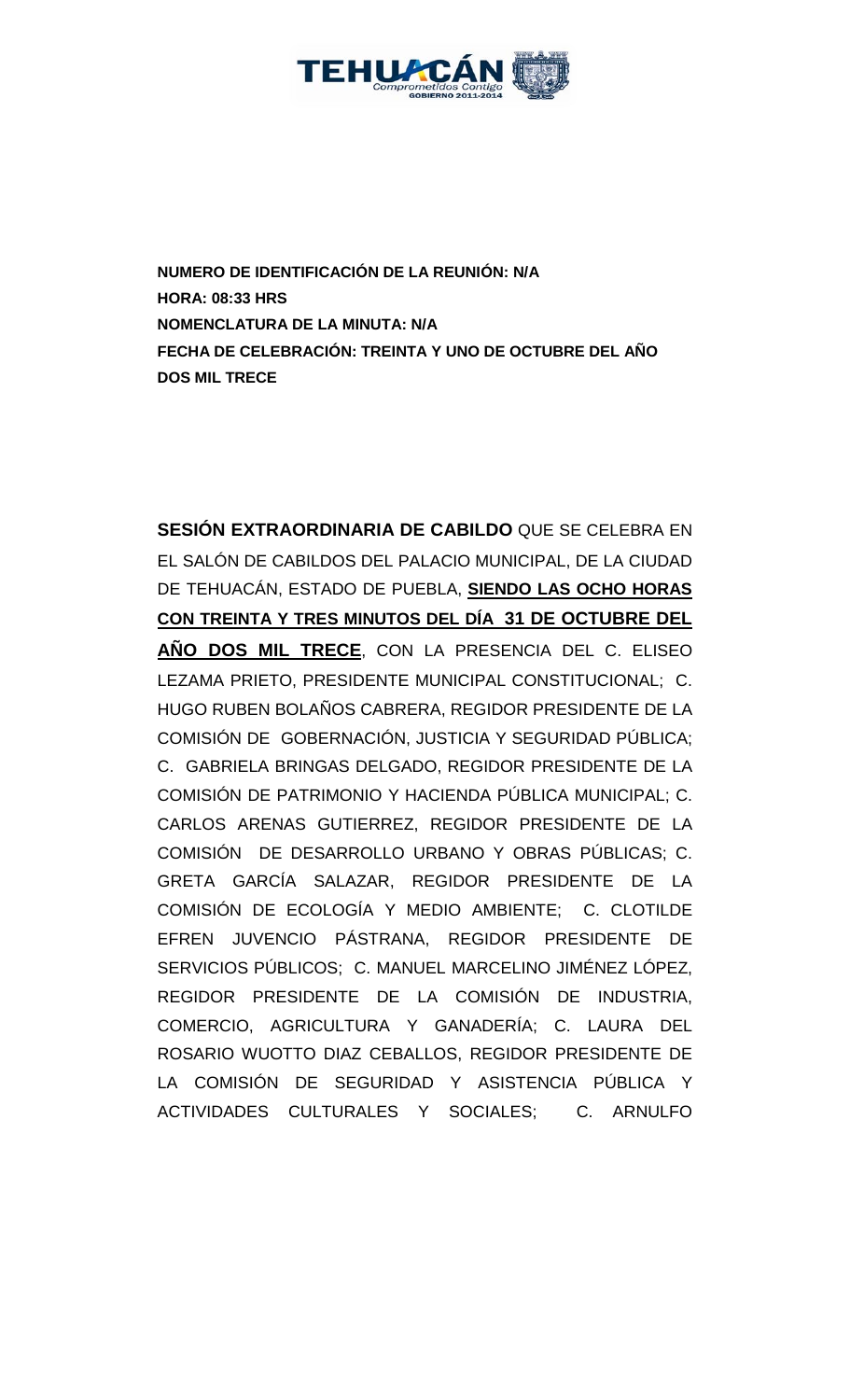HERNÁNDEZ JUÁREZ, REGIDOR PRESIDENTE DE LA COMISIÓN DE EDUCACIÓN PÚBLICA; C. ALMA ROSA GARCÍA VEGA, REGIDOR PRESIDENTE DE LA COMISIÓN DE GRUPOS VULNERABLES JUVENTUD Y EQUIDAD ENTRE GÉNEROS; C. ISAAC AGUILAR SÁNCHEZ, REGIDOR PRESIDENTE DE LA COMISIÓN DE NOMENCLATURA; CARLOS CADENA CORONA, REGIDOR PRESIDENTE DE LA COMISIÓN DE ACTIVIDADES DEPORTIVAS; C. ENRIQUE BUSTOS FLORES, REGIDOR PRESIDENTE DE LA COMISIÓN DE PATRIMONIO HISTÓRICO; C. LIC. ROBERTO IVÁN LINARES CHÁVEZ, SÍNDICO MUNICIPAL, ASÍ COMO EL C. DR. JOSÉ ORLANDO CUALLO CINTA, SECRETARIO DEL AYUNTAMIENTO QUIEN DA FE.---------------------------------------------

UNA VEZ QUE SE HA PASADO LISTA DE ASISTENCIA SE INFORMA LO SIGUIENTE:

NO SE ENCUENTRAN PRESENTES EN ESTA SESIÓN DE CABILDO LOS REGIDORES: PROFR. ARNULFO HERNÁNDEZ JUÁREZ, ALMA ROSA GARCÍA VEGA Y CARLOS CADENA CORONA.

SEÑOR PRESIDENTE LE COMUNICO QUE SE ENCUENTRAN 11 DE LOS MIEMBROS DEL CABILDO, POR LO ANTERIOR SE DECLARA EL QUÓRUM LEGAL PARA CONTINUAR CON LA PRESENTE SESIÓN DE CABILDO.

EL C. DR. JOSÉ ORLANDO CUALLO CINTA, PROCEDE A DAR LECTURA AL ORDEN DEL DÍA, MISMA QUE CONTIENE LOS SIGUIENTES PUNTOS:

#### **1.- APERTURA DE LA SESIÓN**

#### **2.- LISTA DE ASISTENCIA**

#### **3.- DECLARATORIA DEL QUÓRUM**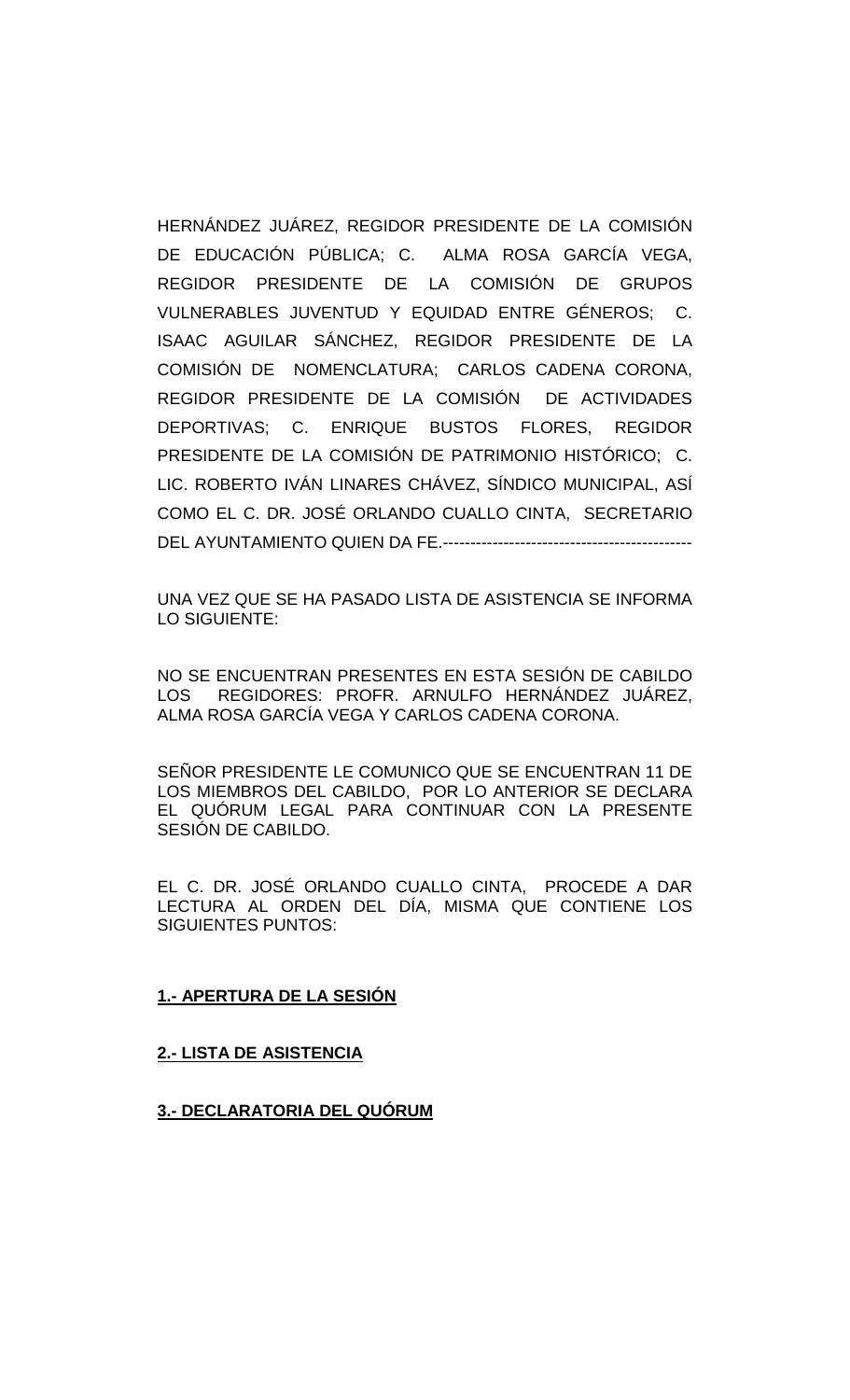# **4.- COMISIÓN DE PATRIMONIO Y HACIENDA PÚBLICA MUNICIPAL.**

> ANÁLISIS, DISCUSIÓN Y EN SU CASO APROBACIÓN DEL DICTAMEN QUE CONTIENE LA AUTORIZACIÓN PARA EL PAGO DE AGUINALDO DEL AÑO 2013 AL PERSONAL SINDICALIZADO, DE BASE, DE CONFIANZA, DE LISTA DE RAYA Y PENSIONADOS

**COMISIÓN DE PATRIMONIO Y HACIENDA PÚBLICA MUNICIPAL.- ANÁLISIS, DISCUSIÓN Y EN SU CASO APROBACIÓN DEL DICTAMEN QUE CONTIENE LA AUTORIZACIÓN PARA EL PAGO DE AGUINALDO DEL AÑO 2013 AL PERSONAL SINDICALIZADO, DE BASE, DE CONFIANZA, DE LISTA DE RAYA Y PENSIONADOS.**

SENORA REGIDORA TIENE USTED EL USO DE LA PALABRA.

LA C. GABRIELA BRINGAS DELGADO, PROCEDE A DAR LECTURA AL DICTAMEN CORRESPONDIENTE, MISMO QUE A LA LETRA DICE:

# **"… HONORABLE CABILDO:**

LOS SUSCRITOS, REGIDORES C.P. GABRIELA BRINGAS DELGADO, C. GRETA GARCÍA SALAZAR Y C. HUGO RUBEN BOLAÑOS CABRERA, MIEMBROS INTEGRANTES DE LA **COMISIÓN DE PATRIMONIO Y HACIENDA PÚBLICA MUNICIPAL**; EN USO DE LAS FACULTADES QUE NOS CONFIERE EL ARTÍCULO 78 FRACCIÓN V, DE LA LEY ORGÁNICA MUNICIPAL, SOMETEMOS A LA CONSIDERACIÓN DE ESTE HONORABLE CUERPO COLEGIADO LA SIGUIENTE PROPUESTA: **ANALISIS, DISCUSIÓN Y EN SU CASO APROBACIÓN DEL DICTAMEN QUE CONTIENE LA AUTORIZACIÓN PARA EL PAGO DE AGUINALDO DEL AÑO 2013 AL PERSONAL SINDICALIZADO, DE BASE, DE CONFIANZA, DE LISTA DE RAYA Y PENSIONADOS;** POR LO QUE:

# **C O N S I D E R A N D O**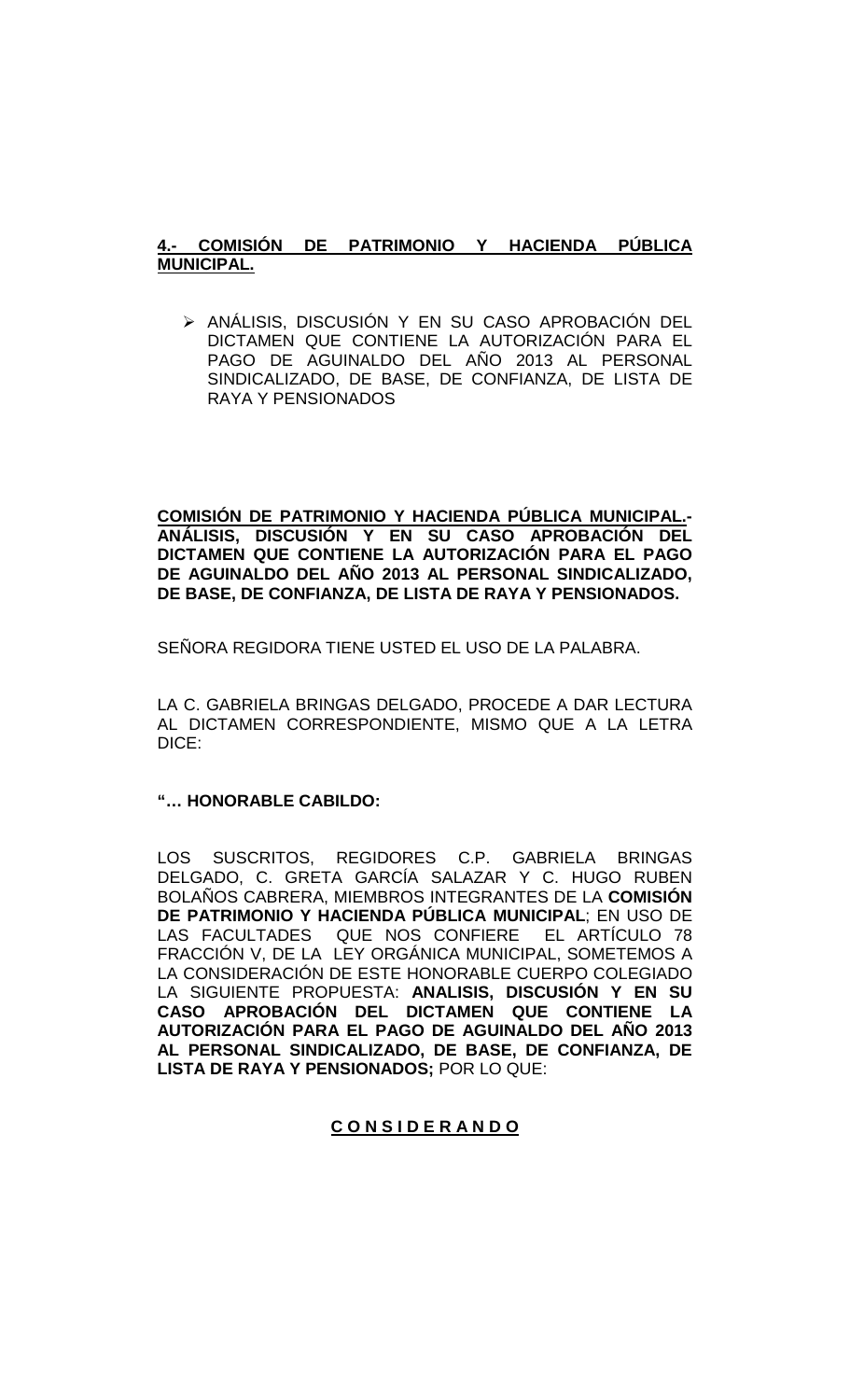**I.-** QUE EL PÁRRAFO PRIMERO DE LA FRACCIÓN II DEL ARTÍCULO 115 DE LA CONSTITUCIÓN POLÍTICA DE LOS ESTADOS UNIDOS MEXICANOS, DETERMINA QUE LOS AYUNTAMIENTOS TENDRÁN FACULTADES PARA APROBAR, DE ACUERDO CON LAS LEYES EN MATERIA MUNICIPAL QUE DEBERÁN EXPEDIR LAS LEGISLATURAS DE LOS ESTADOS, LOS BANDOS DE POLICÍA Y GOBIERNO, LOS REGLAMENTOS, CIRCULARES Y DISPOSICIONES ADMINISTRATIVAS DE OBSERVANCIA GENERAL DENTRO DE SUS<br>RESPECTIVAS JURISDICCIONES, QUE ORGANICEN LA JURISDICCIONES, QUE ORGANICEN LA<br>I PÚBLICA MUNICIPAL, REGULEN LAS ADMINISTRACIÓN PÚBLICA MUNICIPAL, REGULEN MATERIAS, PROCEDIMIENTOS, FUNCIONES Y SERVICIOS<br>PÚBLICOS DE SU COMPETENCIA Y ASEGUREN LA PÚBLICOS DE SU COMPETENCIA Y ASEGUREN LA PARTICIPACIÓN CIUDADANA Y VECINAL; MISMA DISPOSICIÓN QUE ES TRASLADADA A LA FRACCIÓN III DEL ARTÍCULO 105 DE LA CONSTITUCIÓN POLÍTICA DEL ESTADO LIBRE Y SOBERANO DE PUEBLA.

 **II.-** QUE EL ARTÍCULO 103 DE LA CONSTITUCIÓN POLÍTICA DEL ESTADO LIBRE Y SOBERANO DE PUEBLA, REFIERE A QUE LOS MUNICIPIOS TIENEN PERSONALIDAD JURÍDICA Y PATRIMONIO PROPIO, Y QUE LOS AYUNTAMIENTOS MANEJARAN CONFORME A LA LEY Y ADMINISTRARAN LIBREMENTE SU HACIENDA;

**III.-** QUE EL ARTÍCULO 76 PRIMER PÁRRAFO DE LA LEY ORGÁNICA MUNICIPAL DETERMINA QUE EL AYUNTAMIENTO SESIONARÁ VÁLIDAMENTE CON LA ASISTENCIA DE LA MAYORÍA DE SUS MIEMBROS Y DEL SECRETARIO DEL AYUNTAMIENTO O LA PERSONA QUE LEGALMENTE LO SUSTITUYA.

**IV.-** QUE EL ARTÍCULO 77 DE LA MISMA LEY EN CITA DETERMINA QUE LOS ACUERDOS DE LOS AYUNTAMIENTOS SE TOMARÁN POR MAYORÍA DE VOTOS DEL PRESIDENTE MUNICIPAL, REGIDORES Y SÍNDICO, Y EN CASO DE EMPATE, EL PRESIDENTE MUNICIPAL TENDRÁ VOTO DE CALIDAD.

**V.-** QUE LA FRACCIÓN XVIII DEL ARTÍCULO 78 DE LA LEY ORGÁNICA MUNICIPAL DETERMINA EN SU PARTE CONDUCENTE QUE SON ATRIBUCIONES DE LOS AYUNTAMIENTOS EL DE PROMOVER CUANTO SE ESTIME CONVENIENTE PARA EL PROGRESO ECONÓMICO, SOCIAL Y CULTURAL DEL MUNICIPIO.

**VI.-** QUE EL PRESIDENTE TIENE COMO OBLIGACIÓN VIGILAR QUE LOS GASTOS MUNICIPALES SE EFECTUÉN CON ESTRICTO APEGO AL PRESUPUESTO, BAJO CRITERIOS DE DISCIPLINA, RACIONALIDAD Y AUSTERIDAD, TAL Y COMO LO ESTABLECE LA FRACCIÓN L DEL ARTÍCULO 91 DE LA LEY ORGÁNICA MUNICIPAL.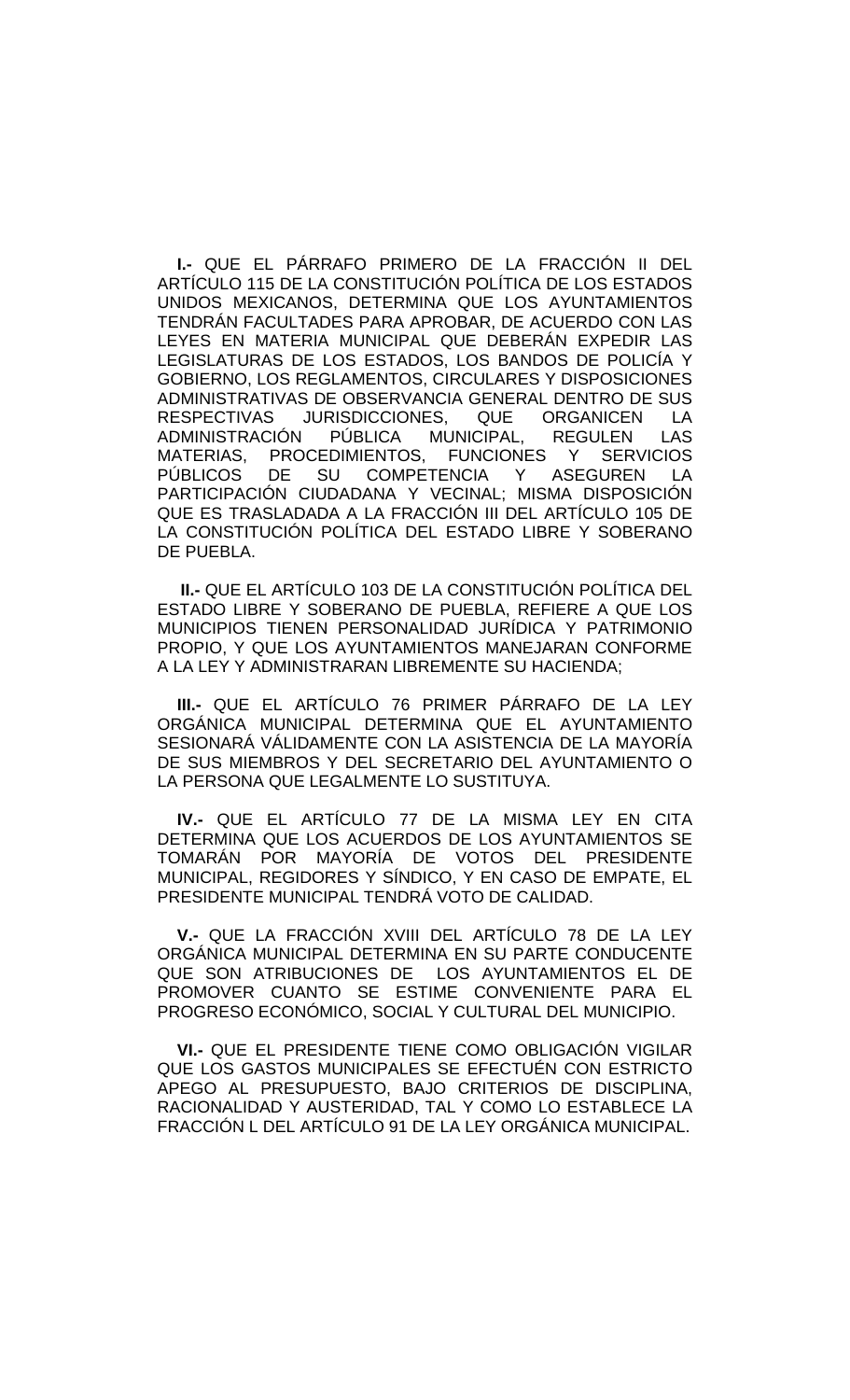**VII.-** QUE EN LAS FRACCIONES I, III, IV, V Y VII DEL ARTÍCULO 92 DE LA LEY INVOCADA EN EL CONSIDERANDO INMEDIATO ANTERIOR, ESTABLECE QUE SON FACULTADES Y OBLIGACIONES DE LOS REGIDORES, EJERCER LA DEBIDA INSPECCIÓN Y VIGILANCIA, EN LOS RAMOS A SU CARGO; EJERCER LAS FACULTADES DE DELIBERACIÓN Y DECISIÓN DE LOS ASUNTOS QUE LE COMPETEN AL AYUNTAMIENTO; FORMAR PARTE DE LAS COMISIONES, PARA LAS QUE FUEREN<br>DESIGNADOS POR EL AYUNTAMIENTO: DICTAMINAR E AYUNTAMIENTO: DICTAMINAR E INFORMAR SOBRE LOS ASUNTOS QUE LES ENCOMIENDE EL AYUNTAMIENTO; Y FORMULAR AL AYUNTAMIENTO LAS PROPUESTAS DE ORDENAMIENTOS EN ASUNTOS MUNICIPALES, Y PROMOVER TODO LO QUE CREA CONVENIENTE AL BUEN SERVICIO PÚBLICO.

 **VIII.-** QUE LA COMISIÓN DE PATRIMONIO Y HACIENDA PÚBLICA MUNICIPAL DE LA CUAL FORMAMOS PARTE ES UNA COMISIÓN PERMANENTE, TAL Y COMO LO ESTABLECE LA FRACCIÓN II DEL ARTÍCULO 96 DE LA LEY ORGÁNICA MUNICIPAL.

**IX.-** QUE LOS ARTÍCULOS 140 Y 141 DE LA LEY ORGÁNICA MUNICIPAL ESTABLECEN QUE EL PATRIMONIO MUNICIPAL SE CONSTITUYE POR LA UNIVERSALIDAD DE LOS DERECHOS Y ACCIONES DE QUE ES TITULAR EL MUNICIPIO, LOS CUALES PUEDEN VALORARSE ECONÓMICAMENTE Y SE ENCUENTRAN DESTINADO A LA REALIZACIÓN DE SUS FINES; ASI MISMO, FORMAN PARTE DEL PATRIMONIO MUNICIPAL, LA HACIENDA PÚBLICA MUNICIPAL, ASÍ COMO AQUELLOS BIENES Y DERECHOS QUE POR CUALQUIER TÍTULO LE TRANSFIERAN AL MUNICIPIO, LA FEDERACIÓN, EL ESTADO, LOS PARTICULARES O CUALQUIER OTRO ORGANISMO PÚBLICO O PRIVADO.

**X.-** DE IGUAL FORMA, LOS AYUNTAMIENTOS, DE CONFORMIDAD CON LA LEY, ADMINISTRARÁN LIBREMENTE LA HACIENDA PÚBLICA MUNICIPAL Y DEBERÁN, DENTRO DE LOS LÍMITES LEGALES CORRESPONDIENTES Y DE ACUERDO CON EL PRESUPUESTO DE EGRESOS Y EL PLAN DE DESARROLLO<br>MUNICIPAL VIGENTES, ATENDER EFICAZMENTE LOS MUNICIPAL VIGENTES, ATENDER EFICAZMENTE LOS DIFERENTES RAMOS DE LA ADMINISTRACIÓN PÚBLICA MUNICIPAL, DE ACUERDO A LO PREVISTO EN LO ESTATUIDO POR EL DIVERSO 143 DE LA LEY ORGÁNICA MUNICIPAL.

**XI.-** QUE EL ARTÍCULO 150 FRACCIÓN VIII DE LA MULTICITADA LEY ORGÁNICA MUNICIPAL ESTABLECE QUE EL GASTO MUNICIPAL SE EJERCERÁ DE ACUERDO A LO QUE DETERMINE EL AYUNTAMIENTO.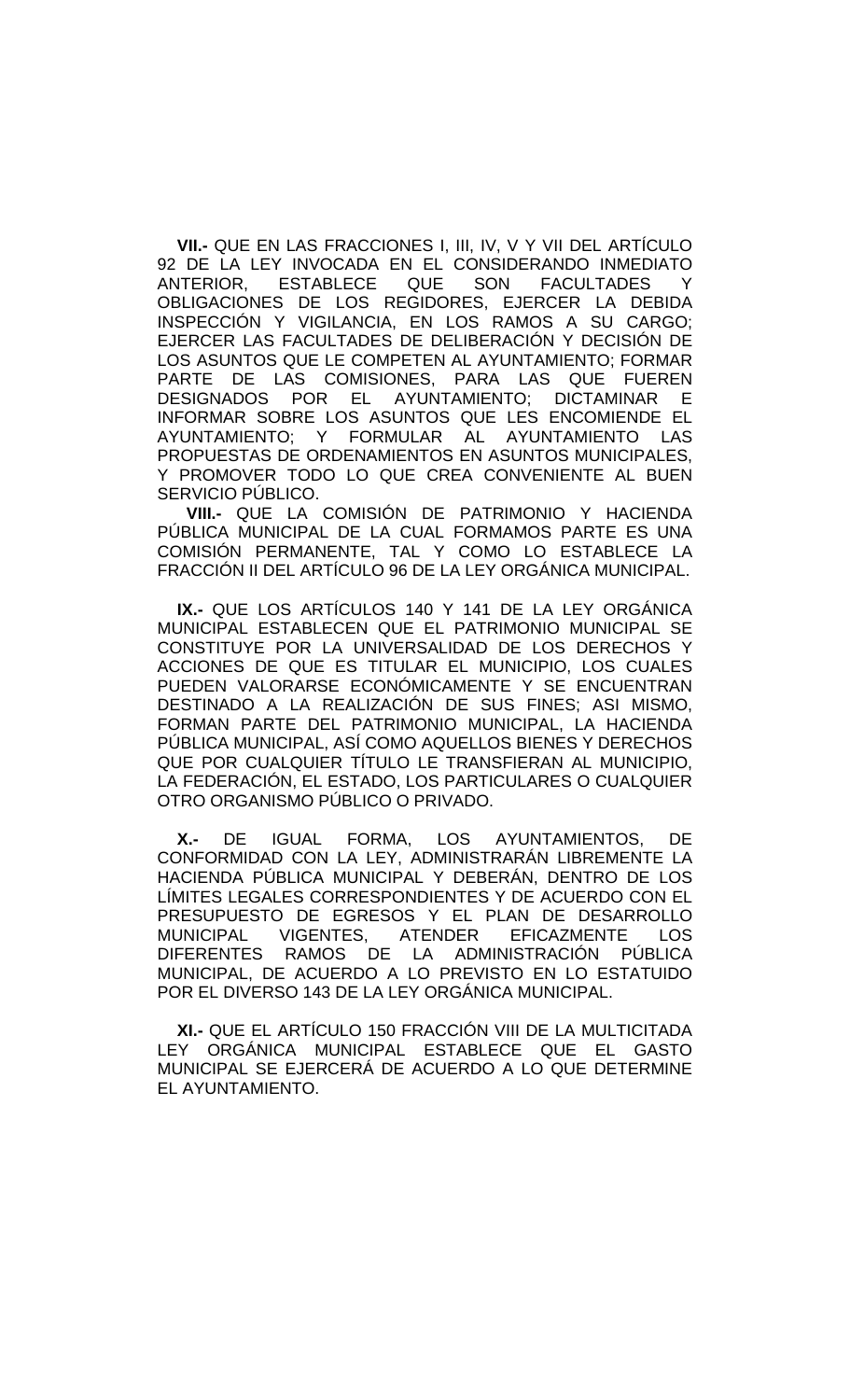**XII.- QUE, SE PROPONE A ESTE CUERPO COLEGIADO APRUEBE EL PRESENTE DICTAMEN Y AUTORICE EL PAGO DE AGUINALDOS CORRESPONDIENTES AL AÑO 2013 A FAVOR DEL PERSONAL SINDICALIZADO, DE BASE, DE CONFIANZA, DE LISTA DE RAYA Y PENSIONADOS CONFORME A LA SIGUIENTE TABLA:**

| <b>PERSONAL</b>      | <b>DIAS A PAGAR DE AGUINALDO</b><br><b>NETO</b> |
|----------------------|-------------------------------------------------|
| <b>PENSIONADOS</b>   | 30 DIAS                                         |
| <b>SINDICATO</b>     | 30 DIAS                                         |
| <b>DE BASE</b>       | 30 DIAS                                         |
| <b>CONFIANZA</b>     | 30 DIAS                                         |
| <b>LISTA DE RAYA</b> | 30 DIAS                                         |
| <b>MENSUAL</b>       | 30 DIAS                                         |

 **XIII.- EL MONTO NETO A PAGAR POR AGUINALDO DEBERÁ SER POR TREINTA DIAS ANUALES A FAVOR DEL PERSONAL SINDICALIZADO, DE BASE, DE CONFIANZA, DE LISTA DE RAYA Y PENSIONADOS; DEBIÉNDOSE PAGAR INTEGROS LOS TREINTA DÍAS AL PERSONAL ANTES DESCRITO QUE LABORO TODO EL AÑO, Y LA PARTE PROPORCIONAL AL PERSONAL ANTES DESCRITO QUE NO HAYA LABORADO TODO EL AÑO.**

 **XIV.-** QUE EN VIRTUD DE QUE LA INICIATIVA DEL SECTOR PRIVADO DENOMINADA "EL BUEN FIN" EN SU EDICIÓN 2013, SE VERIFICARA DEL 15 AL 18 DE NOVIEMBRE DEL AÑO EN CURSO, Y COMO CONSECUENCIA DE QUE ESTA INICIATIVA A PROBADO GRANDES BENEFICIOS PARA LA POBLACIÓN A TRAVÉS DE LOS SECTORES INDUSTRIA, COMERCIO Y SERVICIOS, CON LA FINALIDAD DE REACTIVAR LA ECONOMÍA DENTRO DE ESTE MUNICIPIO Y FORTALECER PRINCIPALMENTE LA ECONOMÍA FAMILIAR, ES MENESTER QUE ESTE HONORABLE CABILDO EN EL MARCO DE DICHA INICIATIVA, EMPRENDA ACCIONES PARA FAVORECER A LAS FAMILIAS DE LOS TRABAJADORES DEL AYUNTAMIENTO, DERIVADO DE LO ANTERIOR SOLICITAMOS SE APRUEBE UN ANTICIPO EN EL PAGO DEL AGUINALDO, CORRESPONDIENTE AL 50% DEL TOTAL CONTENIDO EN LA TABLA DEL CONSIDERANDO XII Y AL PERSONAL DESCRITO EN LA MISMA, QUE DEBERA SER PAGADO EN LA PRIMERA QUINCENA DEL MES DE NOVIEMBRE DEL AÑO EN CURSO.

POR LO EXPUESTO Y FUNDADO EN LOS CONSIDERANDOS QUE ANTECEDEN Y EN USO DE LAS FACULTADES CONFERIDAS SE PROPONE A CONSIDERACIÓN DE ESTE HONORABLE CUERPO COLEGIADO EL SIGUIENTE: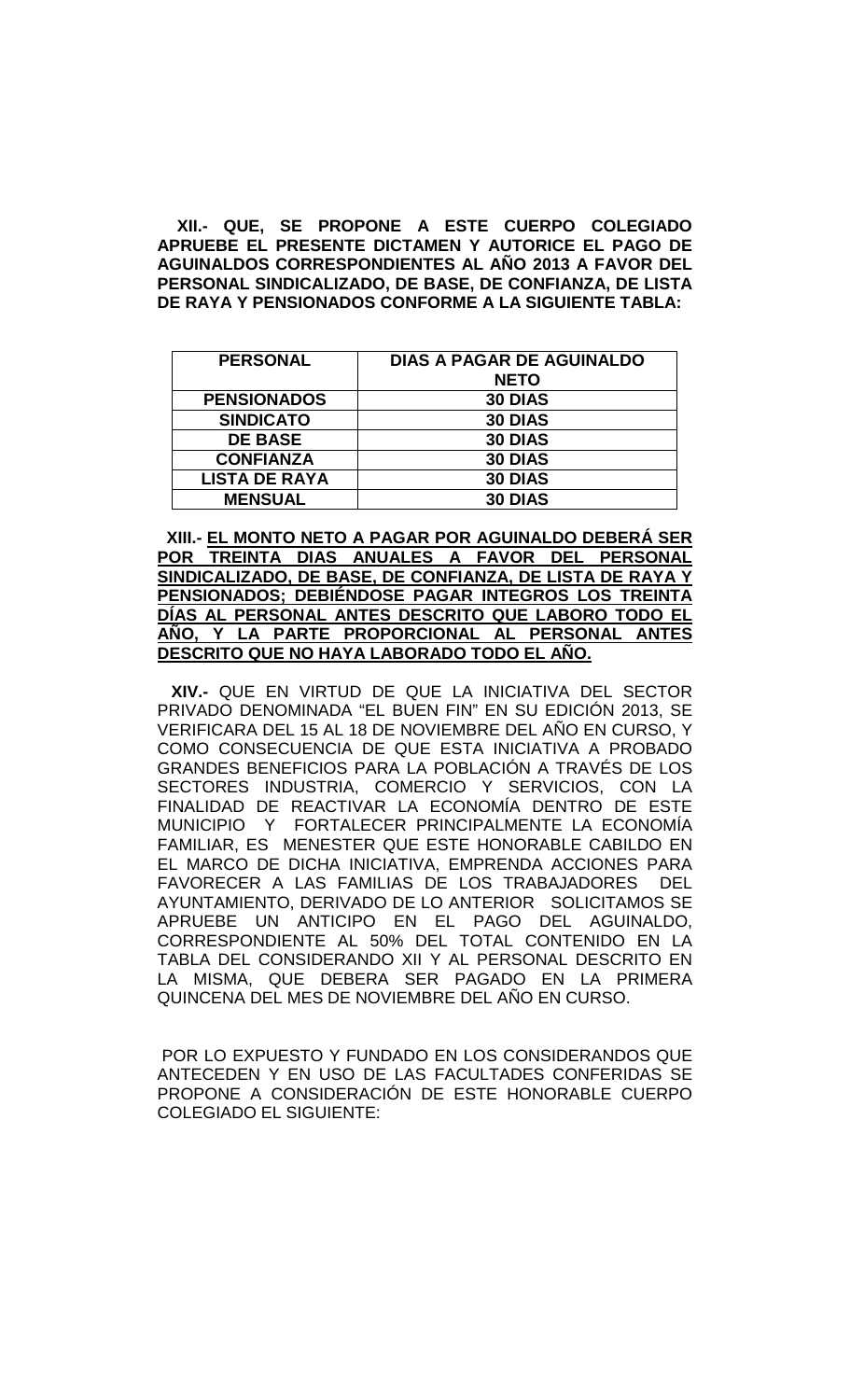#### **D I C T A M E N.**

**PRIMERO.-** SE APRUEBE EL PRESENTE DICTAMEN QUE CONTIENE LA AUTORIZACIÓN PARA EL PAGO DE AGUINALDOS CORRESPONDIENTE AL AÑO 2013 AL PERSONAL SINDICALIZADO, DE BASE, DE CONFIANZA, DE LISTA DE RAYA Y PENSIONADOS EN LOS TÉRMINOS Y MONTOS ESTABLECIDOS EN LOS CONSIDERANDOS XII Y XIII, MISMOS QUE AQUÍ SE DAN POR REPRODUCIDOS COMO SI A LA LETRA SE INSERTASEN.

**SEGUNDO.-** SE APRUEBE UN ANTICIPO EN EL PAGO DEL CORRESPONDIENTE AL 50% CONTENIDO EN LA TABLA DEL CONSIDERANDO XII Y AL PERSONAL DESCRITO EN LA MISMA, QUE DEBERA SER PAGADO EN LA PRIMERA QUINCENA DEL MES DE NOVIEMBRE DEL AÑO<br>EN CURSO.- "**TEHUACAN COMPROMETIDOS CONTIGO".-**EN CURSO.- *"TEHUACAN COMPROMETIDOS CONTIGO".-* **TEHUACÁN, PUEBLA, A 30 DE OCTUBRE DEL 2013.- COMISIÓN DE PATRIMONIO Y HACIENDA PÚBLICA MUNICIPAL.- GABRIELA BRINGAS DELGADO.- PRESIDENTE.- GRETA GARCÍA SALAZAR.- MIEMBRO INTEGRANTE.- HUGO RUBEN BOLAÑOS CABRERA.- MIEMBRO INTEGRANTE.- FIRMAS ILEGIBLES".**

EL C. ELISEO LEZAMA PRIETO, PRESIDENTE MUNICIPAL, MANIFIESTA QUE QUIERE HACER UNA APRECIACIÓN RESPECTO DEL DICTAMEN, ESPECÍFICAMENTE EN CUANTO AL ADELANTO DEL PAGO DEL AGUINALDO Y SOLICITA QUE SE APLIQUE PARA LOS FUNCIONARIOS QUE OCUPAN CARGOS EN ÓRDEN JERARQUICAMENTE DESCENDENTE A PARTIR DE DIRECTORES.

SEÑOR PRESIDENTE MUNICIPAL, REGIDORES Y SINDICO MUNICIPAL, EN VOTACIÓN SE LES CONSULTA SI SE APRUEBA LA PROPUESTA PRESENTADA EN CUESTIÓN, LOS QUE ESTÉN POR LA AFIRMATIVA SÍRVANSE MANIFESTARLO LEVANTANDO LA MANO.

HABIÉNDOSE ANALIZADO AMPLIAMENTE EL CONTENIDO DEL DICTAMEN DE REFERENCIA, POR MAYORÍA CON 11 VOTOS A FAVOR POR PARTE DE LOS INTEGRANTES DEL HONORABLE CABILDO, SE DETERMINA EL SIGUIENTE: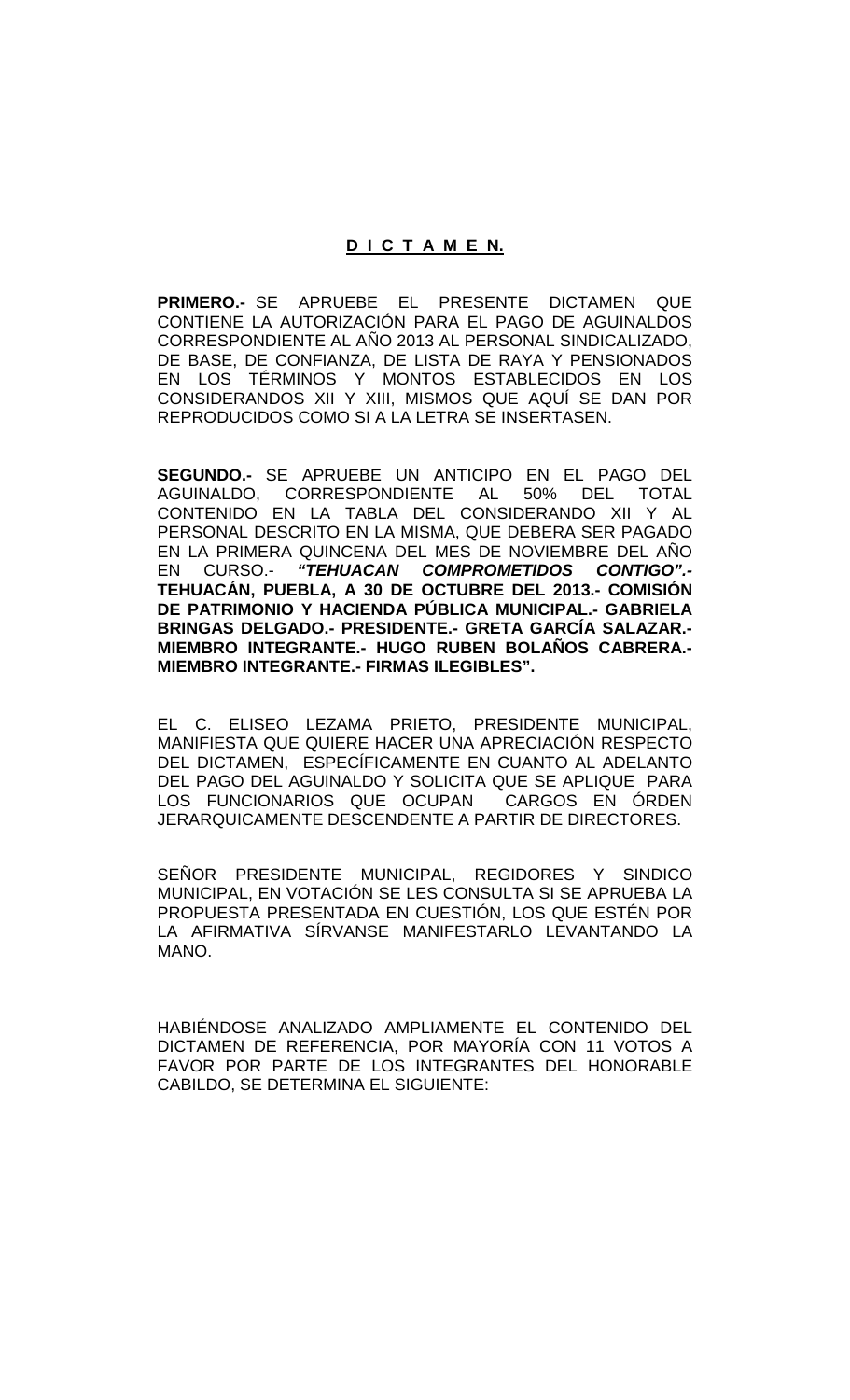# **A C U E R D O**

**PRIMERO.-** SE APRUEBA EL PRESENTE DICTAMEN QUE CONTIENE LA AUTORIZACIÓN PARA EL PAGO DE AGUINALDOS CORRESPONDIENTE AL AÑO 2013 AL PERSONAL SINDICALIZADO, DE BASE, DE CONFIANZA, DE LISTA DE RAYA Y PENSIONADOS EN LOS TÉRMINOS Y MONTOS ESTABLECIDOS EN LOS CONSIDERANDOS XII Y XIII, MISMOS QUE AQUÍ SE DAN POR REPRODUCIDOS COMO SI A LA LETRA SE INSERTASEN.

**SEGUNDO.-** SE APRUEBA UN ANTICIPO EN EL PAGO DEL AGUINALDO, CORRESPONDIENTE AL 50% DEL TOTAL CONTENIDO EN LA TABLA DEL CONSIDERANDO XII Y AL PERSONAL DESCRITO EN LA MISMA, QUE DEBERA SER PAGADO EN LA PRIMERA QUINCENA DEL MES DE NOVIEMBRE DEL AÑO EN CURSO.

**TERCERO.-** SE APRUEBA QUE EL ANTICIPO EN EL PAGO DEL AGUINALDO SE APLIQUE A LOS FUNCIONARIOS QUE OCUPAN CARGOS EN ÓRDEN JERARQUICAMENTE DESCENDENTE A PARTIR DE DIRECTORES.

LO ANTERIOR CON FUNDAMENTO EN LOS DISPOSITIVOS LEGALES INVOCADOS EN EL DICTAMEN DE REFERENCIA.

NO HABIÉNDO ASUNTO QUE TRATAR SE DA POR TERMINADA LA PRESENTE SESIÓN DE CABILDO, SIENDO LAS OCHO HORAS CON CUARENTA Y CINCO MINUTOS DEL DÍA TREINTA Y UNO DE OCTUBRE DEL AÑO DOS MIL TRECE, PROCEDIENDOSE A LEVANTAR LA PRESENTE ACTA QUE FIRMAN LOS QUE EN ELLA INTERVINIERON.- DOY FE.----------------------------------------------------------

# **SECRETARIO DEL H. AYUNTAMIENTO**

# **C. JOSÉ ORLANDO CUALLO CINTA.**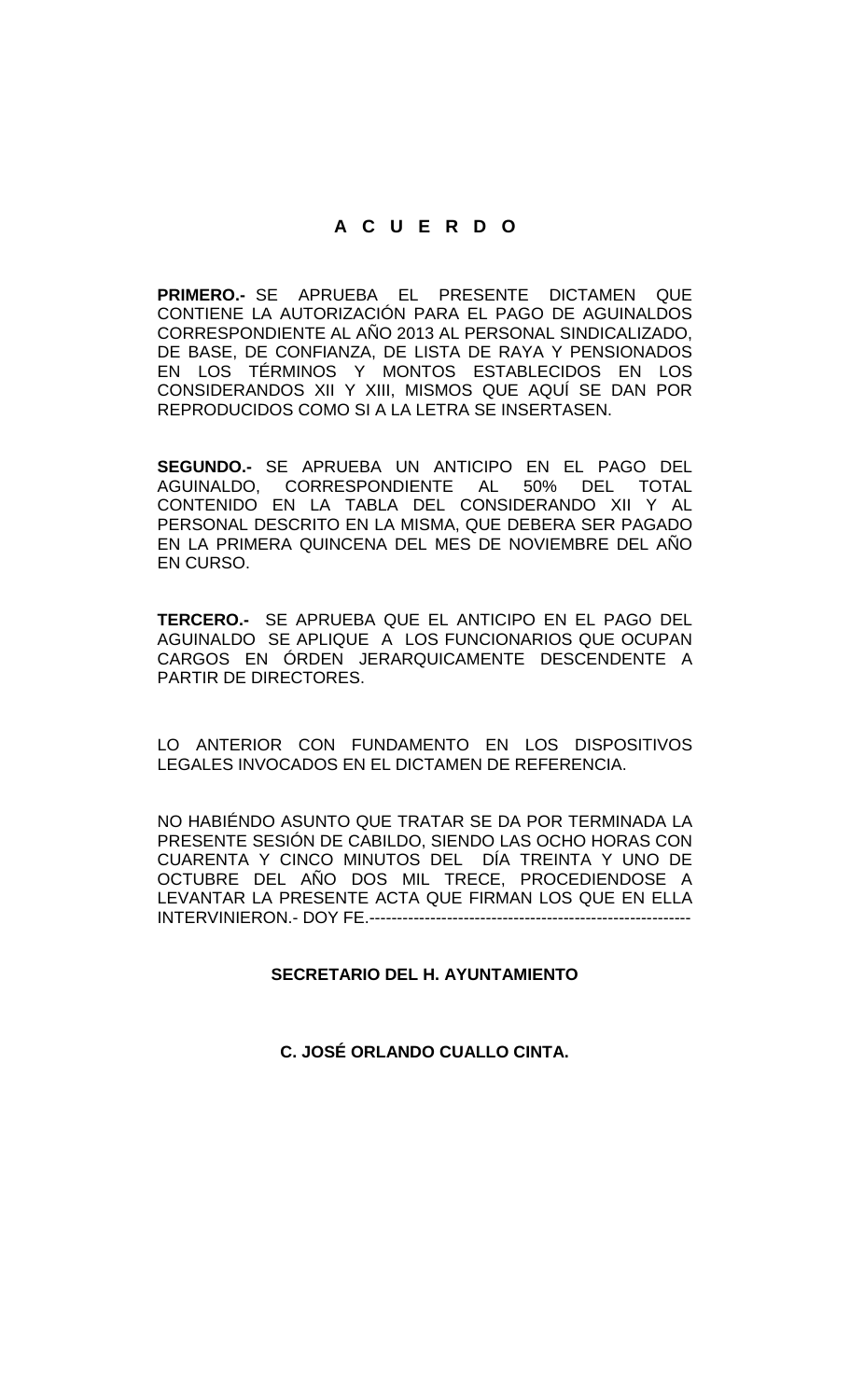| <b>C. ELISEO LEZAMA PRIETO</b>             |                |
|--------------------------------------------|----------------|
| <b>C. HUGO RUBEN BOLAÑOS CABRERA</b>       |                |
| <b>C. GABRIELA BRINGAS DELGADO</b>         |                |
| <b>C. CARLOS ARENAS GUTIERREZ</b>          |                |
| <b>C. GRETA GARCIA SALAZAR</b>             |                |
| <b>C. CLOTILDE EFREN JUVENCIO PASTRANA</b> |                |
| <b>C. MANUEL MARCELINO JIMENEZ LOPEZ</b>   |                |
| C. LAURA DEL ROSARIO WUOTTO DIAZ CEBALLOS  |                |
|                                            |                |
| <b>C. ARNULFO HERNANDEZ JUAREZ</b>         | <b>AUSENTE</b> |
| <b>C. ALMA ROSA GARCIA VEGA</b>            | <b>AUSENTE</b> |
| <b>C. ISAAC AGUILAR SANCHEZ</b>            |                |